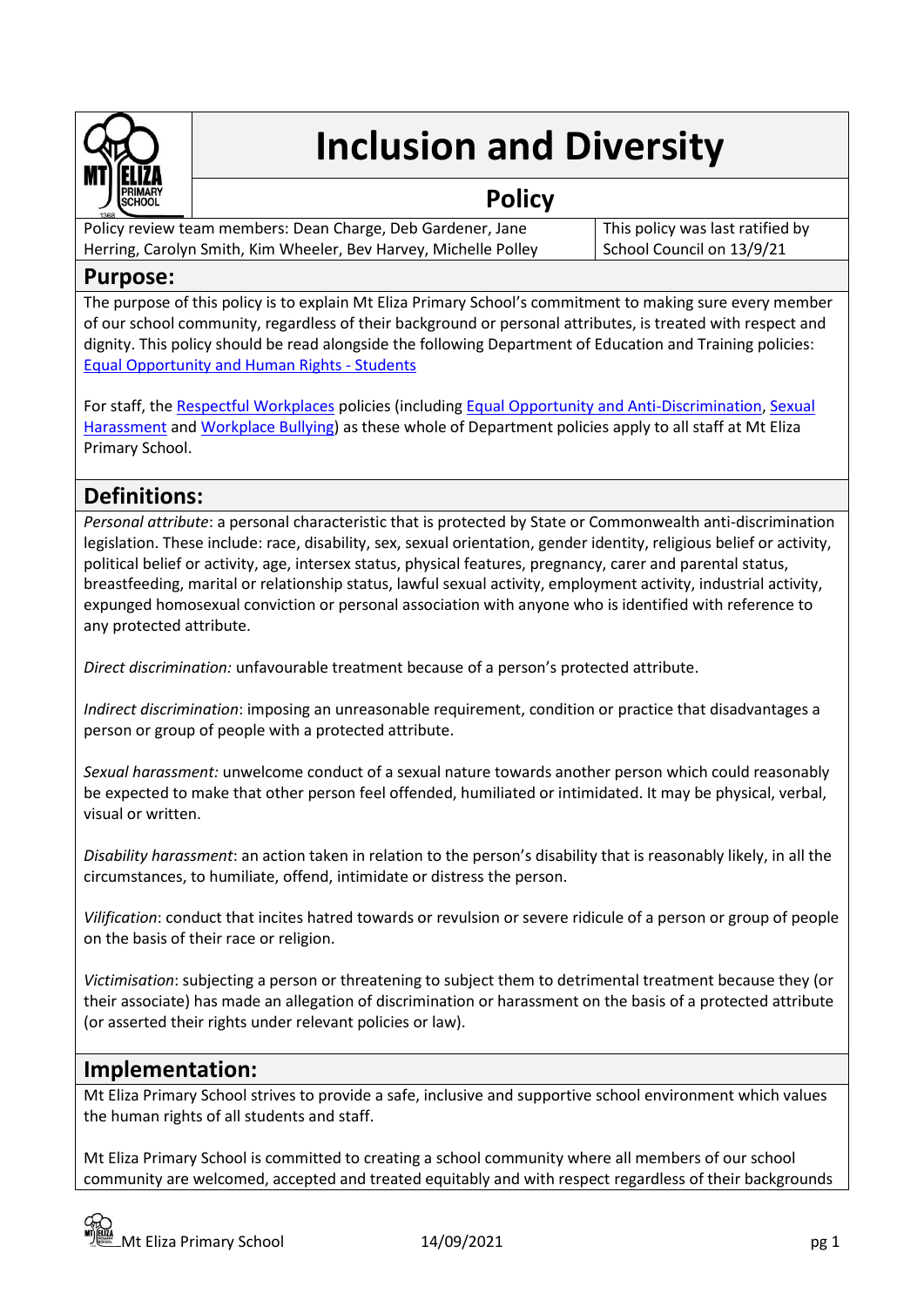or personal attributes such as race, language, religious beliefs, gender identity, disability or sexual orientation so that they can participate, achieve and thrive at school.

Mt Eliza Primary School acknowledges and celebrates the diversity of backgrounds and experiences in our school community and we will not tolerate behaviours, language or practices that label, stereotype or demean others. At Mt Eliza Primary School we value the human rights of every student and we take our obligations under anti-discrimination laws and the Charter of Human Rights and Responsibilities seriously.

Mt Eliza Primary School will:

- actively nurture and promote a culture where everyone is treated with respect and dignity
- ensure that students are not discriminated against (directly or indirectly) and where necessary, are reasonably accommodated to participate in their education and school activities (eg schools sports, concerts, special events), on the same basis as their peers
- acknowledge and respond to the diverse needs, identities and strengths of all students
- encourage empathy and fairness towards others
- challenge stereotypes that promote prejudicial and biased behaviours and practices
- contribute to positive learning, engagement and wellbeing outcomes for students
- respond to complaints and allegations appropriately and ensure that students are not victimised.
- implement the Respectful Relationships program to promote and model respect, positive attitudes and behaviours. To teach our children how to build healthy relationships, resilience and confidence
- teach inclusion and diversity through units of Inquiry that address intercultural understanding, personal and social capability and ethical understanding
- promote the school values of respect, responsibility, resilience, connectedness and challenge
- develop plans for individual students and families who required focussed support through regular student support groups.

Bullying, unlawful discrimination, harassment, vilification and other forms of inappropriate behaviour targeting individuals or groups because of their personal attributes will not be tolerated at Mt Eliza Primary School. We will take appropriate measures, consistent with our *Student Wellbeing and Engagement* and *Bullying* policies to respond to students who demonstrate these behaviours at our school.

Students who may have experienced or witnessed this type of behaviour are encouraged to speak up and to let their teachers, parents or carers know about those behaviours to ensure that inappropriate behaviour can be addressed.

#### **Reasonable adjustments for students with disabilities**

Mt Eliza Primary School also understands that it has a legal obligation to make reasonable adjustments to accommodate students with disabilities. A reasonable adjustment is a measure or action taken to assist students with disabilities to participate in their education on the same basis as their peers. Reasonable adjustments will be made for students with disabilities in consultation with the student, their parents or carers, their teachers and if appropriate, their treating practitioners. Our school will consult through Student Support Group processes and in other less formal ways. For more information about support available for students with disabilities, and communicating with us in relation to a student's disability, please refer to our school's Disability Inclusion Coordinator for further information.

#### **Communication**

This policy will be communicated to our school community in the following ways:

- Available publicly on our school's website
- Included in staff induction processes and staff training
- Included in staff handbook/manual